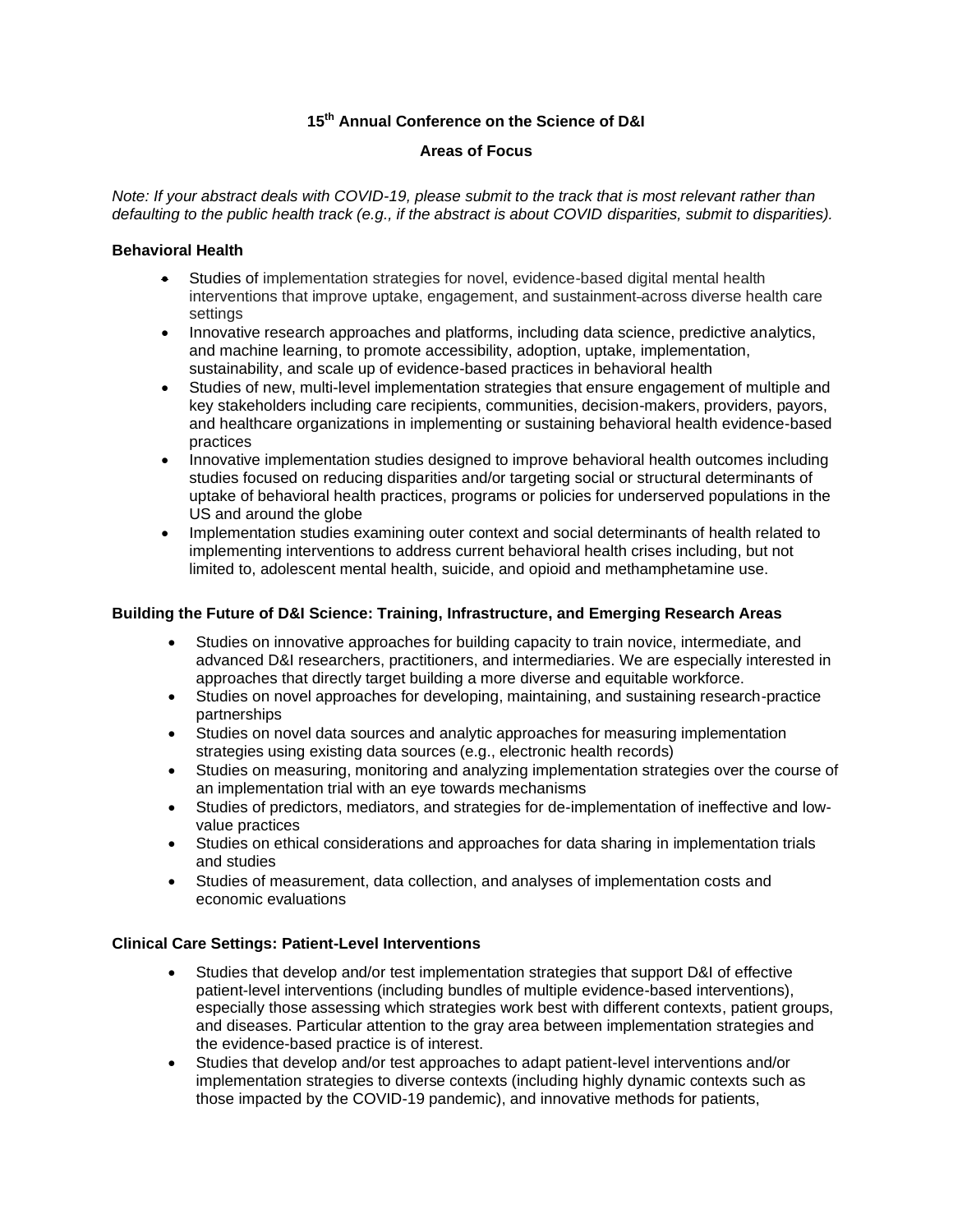consumers, and stakeholders throughout the adaptation process. Studies that attend to the needs and perspectives of diverse, vulnerable, underserved, and/or marginalized groups are of particular interest.

- Studies that develop and/or test patient-facing implementation strategies. These strategies focus on ways to better engage patients in evidence-based practices and increase demand for them. Studies that attend to the needs and perspectives of diverse, vulnerable, underserved, and/or marginalized groups are of particular interest.
- Studies that develop and/or test health information technology-based patient-level interventions, and optimal strategies for implementing them; for example, mHealth, eHealth, patient portals, shared decision-making tools, and data visualization methods for patientfacing health information. Studies that attend to the needs and perspectives of diverse, vulnerable, underserved, and/or marginalized groups are of particular interest.
- Studies that integrate perspectives patients and/or community stakeholders into research design, intervention development, and/or selection and tailoring of implementation strategies.

# **Clinical Care Settings: System-Level Interventions**

- Understanding how contextual health system-level facilitators and barriers affect implementation (or de-implementation) of interventions.
- Studies that address organizational infrastructure and characteristics (such as culture, workforce, capacity, interdisciplinary teams, and stakeholder engagement mechanisms) to support implementation of evidence.
- Studies informing health system leadership on how to make evidence-based decisions on selecting what interventions to implement, how to conduct the implementation, and whether the implementation was successful and sustainable, including timely economic evaluations of health system implementation activities.
- Studies examining how to efficiently adopt and adapt clinical practice at the system level in response to new evidence or guidelines
- Studies examining the dynamics of change, including rapid response to crises such as pandemics, during implementation of evidence-based interventions within health systems.
- Learning health system or embedded health care research at the system level
- Studies that develop and/or test digital technology or solutions supporting evidence-based care delivery and optimal strategies for implementing them; for example, clinical decision support (CDS), integrating data from patient-generated health data tools (e.g., mHealth, eHealth, patient portals), shared decision-making, and data visualization methods for clinician-facing health information).

# **Global Dissemination & Implementation Science**

- Developing and testing implementation theories and strategies to achieve implementation and clinical outcomes (if appropriate) tailored to specific global contexts and settings
- Investigating the applicability of common dissemination or implementation research frameworks and models to specific global settings
- Adapting or creating measures and instruments applicable in diverse global settings
- Understanding scale up and sustainability in dissemination and implementation research and opportunities for reciprocal learning from resource constrained settings
- Exploring ethics, equity or power issues in global implementation research
- Application of implementation research to COVID-19 pandemic response, vulnerable populations, or humanitarian contexts in LMIC settings

# **Health Policy Dissemination & Implementation Science**

• Studies of strategies that provide timely and responsive evidence support and dissemination to communicate evidence (e.g., data analytics, modelling, evaluation, behavioral/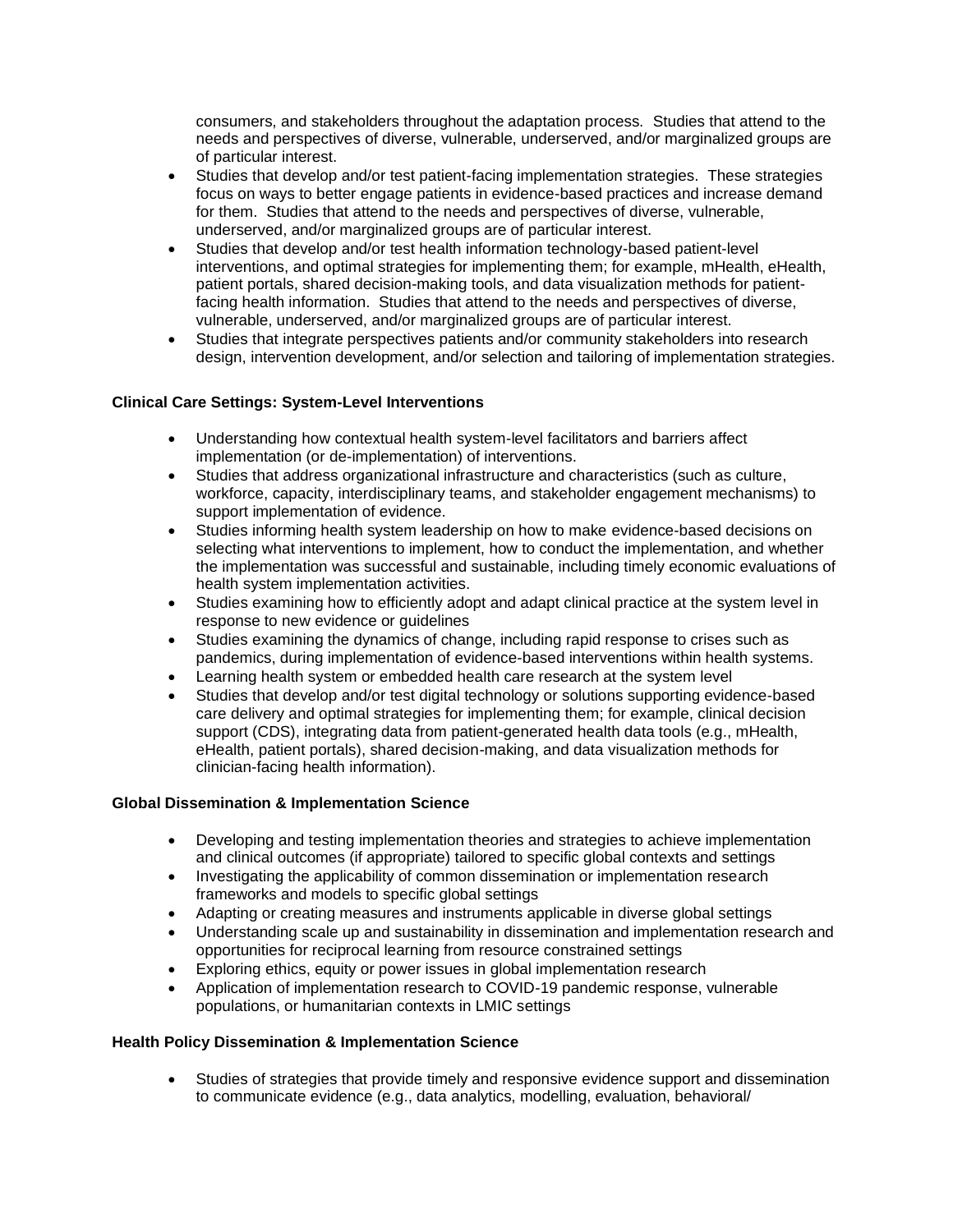implementation research, qualitative insights, evidence synthesis, technology assessment/cost-effectiveness analysis and guidelines) in ways that promote its use by decision-makers (government policymakers, organizational leaders, professional leaders and citizens) in public and healthcare system policymaking. This can include studies that examine strategies to combat misinformation and can inform the design of timely, demand-driven evidence-support strategies for different types of decision-makers

- Studies that assess the implementation, sustainability, and/or de-implementation of local, state, or national public or private policies including, but not limited to, legislation, policies implemented in healthcare delivery systems, administrative rules, practice guidelines promulgated by major professional societies and whether and how research evidence was used in these processes. This can include analyses of unintended consequences and economic dimensions of policy implementation
- Studies exploring adaptation in policy implementation across different contexts—such as lowresourced environments and organizations that serve low-income and/or minoritized communities
- Studies about supporting evidence-informed health policy and/or implementation science with explicit health equity aims, including methods (e.g., community engagement strategies), equity theories, models and frameworks built into study design, execution, and dissemination
- Studies assessing the effects of politics and broad socio-cultural forces on health policy development and implementation, with a focus on how these forces influence the extent to which policies are aligned with research evidence

# **Models, Measures, and Methods**

- Application of measures and methods to capture the dynamic evolution of interventions across time and context
- Application of measures and methods to capture multisectoral approaches to dissemination and implementation
- Studies that demonstrate simulation and statistical modeling approaches to answer implementation research questions
- Studies that demonstrate innovative mixed methods approaches (i.e., integration of qualitative and quantitative methods)
- Empirical tests of integrative conceptual models or theories of (de)implementation processes
- Empirical tests of measures, methods, or models to predict or explain sustainability of implemented practices
- Research on dissemination or implementation methods or measurement that attempt to generalize across clinical conditions and settings

# **Prevention and Public Health**

- Dynamic implementation of public health interventions and policies in the context of emerging public health issues (e.g., COVID-19, climate change).
- Advance implementation strategies and/or designs to address structural, multilevel and/or multisectoral factors in prevention/public health settings or promote the uptake of bundled prevention/public health interventions to advance health equity.
- Methods to promote the engagement of communities and multi-sectoral partners in the design, implementation, dissemination, scale-up, and sustainability of evidence-based prevention and mitigation interventions in underserved and low-resource settings.
- Develop and test transformative implementation strategies to improve the reach, accessibility, adoption or adaptation, and implementation of evidence-based practices in prevention, mitigation, and public health in the face of uncertainty.
- Improve public health communication strategies to enhance adoption of healthy behaviors/environments and address misinformation (e.g., vaccine hesitancy, COVID-19 preventive behaviors, nutrition).